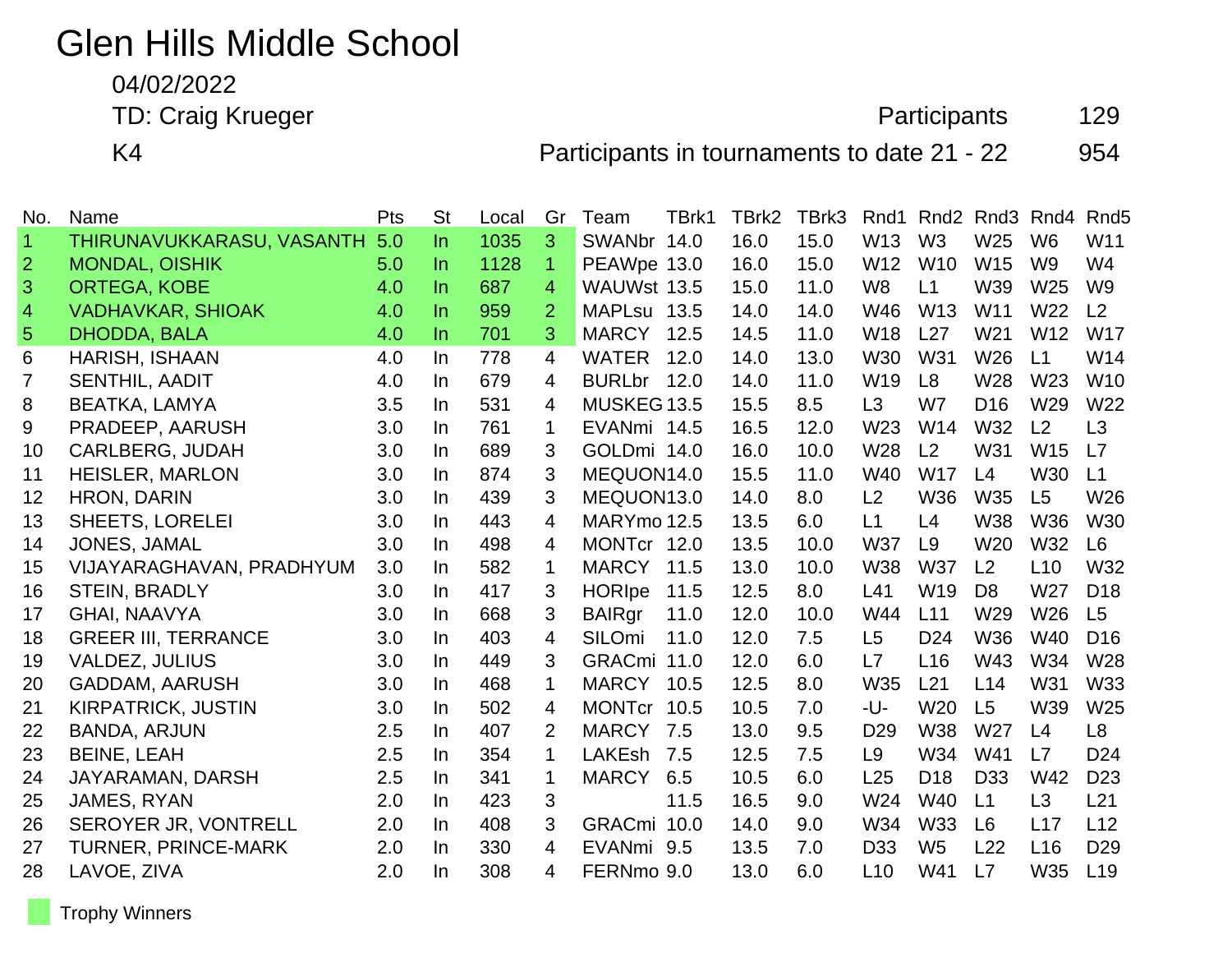| 29 | ZIGNEGO, PETER            | 2.0 | <b>In</b> | 265 | 2              | AUGUha 8.5           | 12.0 | 7.0 | D <sub>22</sub> | W43             | L17             | L8              | D <sub>27</sub> |
|----|---------------------------|-----|-----------|-----|----------------|----------------------|------|-----|-----------------|-----------------|-----------------|-----------------|-----------------|
| 30 | <b>GOPINATH, KESHAV</b>   | 2.0 | In        | 375 | $\overline{4}$ | COUNge 8.0           | 12.0 | 7.0 | L <sub>6</sub>  | W45             | W42             | L11             | L13             |
| 31 | ZIGNEGO, RYAN             | 2.0 | $\ln$     | 285 | 4              | AUGUha 8.0           | 12.0 | 6.0 | W42             | L <sub>6</sub>  | L10             | L20             | W41             |
| 32 | <b>VARGAS, ALEJANDRO</b>  | 2.0 | In.       | 384 | 3              | GRACmi 8.0           | 11.0 | 9.0 | W45             | W44             | L <sub>9</sub>  | L14             | L15             |
| 33 | FAZZARI, MARIANNA         | 2.0 | In.       | 234 | 4              | AUGUha 7.5           | 10.5 | 6.0 | D <sub>27</sub> | L26             | D <sub>24</sub> | W41             | L20             |
| 34 | <b>FAZZARI, MATTEO</b>    | 2.0 | In.       | 272 | 1.             | AUGUha 7.0           | 10.0 | 4.0 | L26             | L23             | <b>W37</b>      | L19             | W42             |
| 35 | PEASE, CONNOR             | 2.0 | $\ln$     | 206 | 4              | HORIpe 6.5           | 9.5  | 5.0 | L20             | W46             | L12             | L28             | W43             |
| 36 | <b>HOLLEY, ELIJAH</b>     | 1.5 | $\ln$     | 100 | 2              | MONTcr 7.5           | 10.5 | 4.5 | -B-             | L12             | L <sub>18</sub> | L <sub>13</sub> | D <sub>40</sub> |
| 37 | <b>SUAREZ, ROMEO</b>      | 1.5 | $\ln$     | 467 | 2              | EVANmi 7.5           | 10.5 | 2.5 | L14             | L15             | L34             | W44             | D <sub>39</sub> |
| 38 | FAZZARI, VIVIANNA         | 1.5 | $\ln$     | 161 | 2              | AUGUha 7.5           | 10.5 | 2.5 | L15             | L22             | L13             | W45             | D44             |
| 39 | <b>BELLE, OSCAR</b>       | 1.5 | In        | 243 | 4              | FERNmo 7.0           | 11.0 | 5.5 | W43             | L42             | L <sub>3</sub>  | L21             | D <sub>37</sub> |
| 40 | <b>FAZZARI, GIANLUCA</b>  | 1.5 | In        | 262 | K.             | AUGUha 7.0           | 10.0 | 3.5 | L11             | L25             | W45             | L <sub>18</sub> | D <sub>36</sub> |
| 41 | RODRIGUEZ, GABRIELA       | 1.0 | $\ln$     | 107 | 4              | GLENgl 8.5           | 11.5 | 5.0 | W <sub>16</sub> | L28             | L23             | L33             | L31             |
| 42 | <b>BROWN, TONI</b>        | 1.0 | In        | 249 | 3              | MONTcr 7.5           | 10.0 | 4.0 | L31             | W39             | L <sub>30</sub> | L24             | L34             |
| 43 | <b>BLAKE, PADDY</b>       | 1.0 | $\ln$     | 150 | 2              | EVANmi 6.0           | 9.0  | 2.0 | L <sub>39</sub> | L29             | L <sub>19</sub> | W46             | L35             |
| 44 | <b>TOOMBS, CHANCE</b>     | 1.0 | $\ln$     | 197 | 3              | MONTcr 5.5           | 8.5  | 2.0 | L17             | L32             | D46             | L <sub>37</sub> | D <sub>38</sub> |
| 45 | <b>TURNER, KYNG</b>       | 1.0 | $\ln$     | 100 | 3              | <b>EVANmi</b><br>5.5 | 7.5  | 1.0 | L32             | L30             | L40             | L38             | W46             |
| 46 | <b>ROBBINS, CHARLOTTE</b> | 0.5 | $\ln$     | 100 | 4              | <b>GLENgl</b><br>5.0 | 9.0  | 1.5 | L4              | L <sub>35</sub> | D44             | L43             | L45             |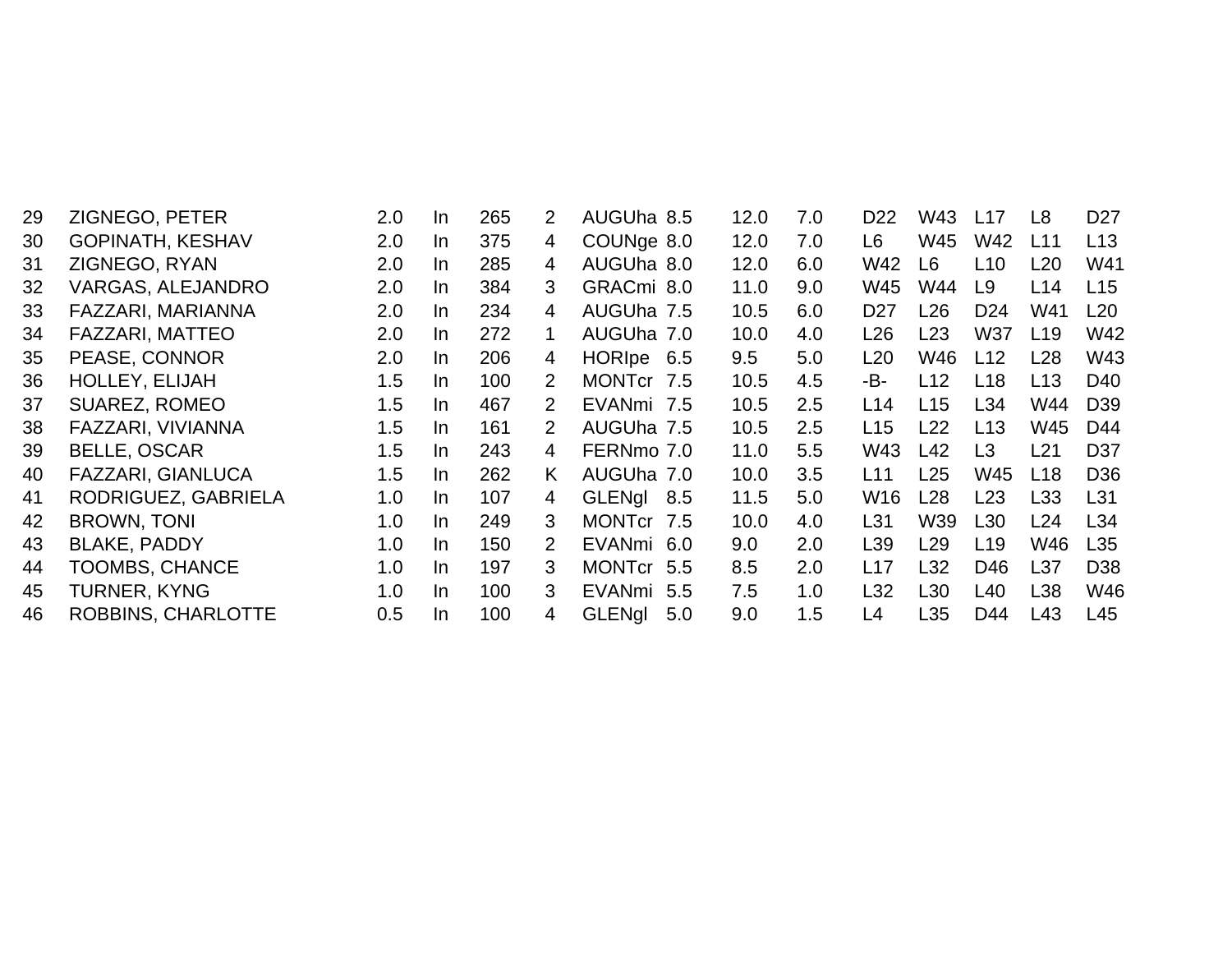|                | Individual Standings      |            |           |       |                |               |       |       |       |                 |                 |                                   |                 |                  |
|----------------|---------------------------|------------|-----------|-------|----------------|---------------|-------|-------|-------|-----------------|-----------------|-----------------------------------|-----------------|------------------|
| No.            | <b>Name</b>               | <b>Pts</b> | <b>St</b> | Local | Gr             | Team          | TBrk1 | TBrk2 | TBrk3 | Rnd1            |                 | Rnd <sub>2</sub> Rnd <sub>3</sub> | Rnd4            | Rnd <sub>5</sub> |
| $\mathbf{1}$   | <b>JAIN, ARNAV</b>        | 5.0        | $\ln$     | 1138  | 5              | GOLDmi        | 14.0  | 16.0  | 15.0  | W31             | W7              | W30                               | W <sub>4</sub>  | W <sub>5</sub>   |
| $\overline{2}$ | <b>ANDHARI, PRANSHU</b>   | 4.5        | $\ln$     | 1184  | 5              | <b>DIXON</b>  | 14.0  | 16.0  | 14.0  | W35             | W15             | W13                               | D <sub>3</sub>  | W <sub>10</sub>  |
| 3              | LI, CHRISTOPHER           | 4.5        | <b>In</b> | 1172  | 3              | <b>ROBIfr</b> | 12.5  | 13.5  | 14.0  | W49             | W14             | <b>W33</b>                        | D <sub>2</sub>  | W12              |
| 4              | Harris, Ezekiel           | 4.0        | $\ln$     | 974   | 5              | WAUWca 15.5   |       | 16.5  | 13.0  | <b>W48</b>      | W <sub>6</sub>  | W11                               | L1              | W14              |
| 5              | <b>MADDINENI, SHISHIR</b> | 4.0        | $\ln$     | 1102  | 6              | <b>THIEfo</b> | 15.0  | 17.5  | 14.0  | W <sub>20</sub> | W <sub>9</sub>  | W22                               | W12             | L1               |
| 6              | <b>TRIBLET, DARRELL</b>   | 4.0        | In        | 894   | $\overline{7}$ | SILOmi        | 13.0  | 15.0  | 11.0  | W15             | L4              | W16                               | W32             | <b>W17</b>       |
| $\overline{7}$ | <b>DEVOID, DOMINIC</b>    | 4.0        | In        | 805   | 6              | AUGUha 12.5   |       | 14.0  | 11.0  | W29             | L1              | W43                               | <b>W30</b>      | W <sub>21</sub>  |
| 8              | LAVOE, ZACHERY            | 4.0        | $\ln$     | 808   | 6              | FERNmo 11.5   |       | 12.5  | 11.0  | W28             | L12             | W42                               | W18             | W13              |
| 9              | ARAGONES, JAMES           | 4.0        | In        | 798   | 5              | <b>PRAIke</b> | 11.5  | 12.5  | 11.0  | W34             | L <sub>5</sub>  | <b>W50</b>                        | W25             | W19              |
| 10             | <b>SHEETS, ADELINE</b>    | 3.5        | <b>In</b> | 919   | $\overline{7}$ | MARYmo 14.0   |       | 16.0  | 13.0  | <b>W36</b>      | <b>W17</b>      | <b>W18</b>                        | D <sub>11</sub> | L2               |
| 11             | <b>JOHANSEN, ELENA</b>    | 3.5        | In        | 1086  | 6              | <b>GLENgl</b> | 13.0  | 13.5  | 11.0  | W <sub>53</sub> | W20             | L4                                | D <sub>10</sub> | W27              |
| 12             | <b>BARWICK, ANTHONY</b>   | 3.0        | In        | 1004  | $\overline{7}$ | GERMmi 15.5   |       | 17.5  | 12.0  | <b>W37</b>      | W <sub>8</sub>  | W <sub>21</sub>                   | L5              | L3               |
| 13             | <b>FELLERS, DANIEL</b>    | 3.0        | In.       | 858   | 5              | MEQUON13.0    |       | 15.0  | 11.0  | W <sub>52</sub> | W32             | L2                                | W33             | L8               |
| 14             | GAIKWAD, VED              | 3.0        | In        | 846   | 6              | <b>MAPLfo</b> | 13.0  | 14.5  | 10.0  | W40             | L3              | W45                               | W22             | L4               |
| 15             | ZIGNEGO, ALEXANDER        | 3.0        | $\ln$     | 483   | 6              | AUGUha 12.5   |       | 14.0  | 6.0   | L <sub>6</sub>  | L2              | W <sub>51</sub>                   | W43             | W41              |
| 16             | <b>MCDONALD, NATALIE</b>  | 3.0        | In.       | 507   | 5              | MONTcr 12.0   |       | 14.0  | 10.0  | W19             | W25             | L <sub>6</sub>                    | L27             | W30              |
| 17             | <b>TARRA, ELIZABETH</b>   | 3.0        | In        | 689   | 5              | MEQUON12.0    |       | 13.5  | 10.0  | W45             | L10             | W46                               | W23             | L <sub>6</sub>   |
| 18             | LIPSCOMB, THEODORE        | 3.0        | In        | 632   | 5              | <b>GLENgl</b> | 12.0  | 13.0  | 10.0  | W26             | W49             | L10                               | L8              | W34              |
| 19             | <b>SEITZ, LUCAS</b>       | 3.0        | In        | 587   | 6              | <b>JEFFpo</b> | 12.0  | 13.0  | 9.0   | L <sub>16</sub> | W42             | W39                               | W24             | L <sub>9</sub>   |
| 20             | FERA, AIDEN               | 3.0        | In.       | 623   | 6              | WHITwa        | 11.5  | 13.0  | 6.0   | L5              | L11             | W40                               | W44             | W35              |
| 21             | <b>BOWE, ETHAN</b>        | 3.0        | In        | 646   | 5              | CANTgr        | 11.0  | 13.0  | 11.0  | <b>W38</b>      | <b>W36</b>      | L12                               | W31             | L7               |
| 22             | <b>BANDA, YUDHISTER</b>   | 3.0        | In.       | 590   | 5              | <b>SILVme</b> | 10.0  | 10.0  | 9.0   | <b>W50</b>      | -B-             | L5                                | L14             | W33              |
| 23             | <b>COLEMAN, QMARI</b>     | 3.0        | In        | 551   | 6              | <b>MONTcr</b> | 9.5   | 11.0  | 9.0   | <b>W47</b>      | L31             | W28                               | L17             | W32              |
| 24             | DIFRANCES, JAMISON        | 3.0        | In        | 434   | 6              | <b>GLENgl</b> | 9.0   | 10.0  | 8.0   | L25             | W <sub>51</sub> | W48                               | L19             | <b>W31</b>       |
| 25             | <b>DOTSON, ISHIAH</b>     | 2.5        | In        | 373   | 7              | <b>SILOmi</b> | 8.0   | 12.5  | 8.5   | W24             | L16             | W <sub>53</sub>                   | L9              | D37              |
| 26             | ZIGNEGO, LUCAS            | 2.5        | In        | 330   | 5              | AUGUha 6.5    |       | 11.0  | 5.0   | L18             | L <sub>35</sub> | W36                               | D <sub>29</sub> | W44              |
| 27             | <b>BAYLOR, WESLEY</b>     | 2.5        | In.       | 313   | 5              | <b>MAPLfo</b> | 6.5   | 10.5  | 7.0   | L30             | D44             | W <sub>54</sub>                   | W16             | L11              |
| 28             | HATCH, EVA                | 2.5        | $\ln$     | 368   | $\overline{7}$ | <b>GLENgl</b> | 6.0   | 11.0  | 6.0   | L <sub>8</sub>  | W34             | L23                               | D42             | W49              |
| 29             | ANYANWU, ANTHONY          | 2.5        | In        | 346   | 5              | <b>MONTcr</b> | 4.5   | 9.5   | 5.0   | L7              | L48             | W49                               | D <sub>26</sub> | W42              |
| 30             | <b>ROBBINS, OWEN</b>      | 2.0        | In        | 488   | 5              | <b>GLENgl</b> | 11.5  | 16.5  | 9.0   | W27             | <b>W37</b>      | L1                                | L7              | L16              |
| 31             | SIPPEL, OLIVER            | 2.0        | In        | 477   | 4              | <b>MONIwh</b> | 11.5  | 16.5  | 7.0   | L1              | W <sub>23</sub> | W41                               | L21             | L24              |

#### K8 Individual Standings

Trophy Winners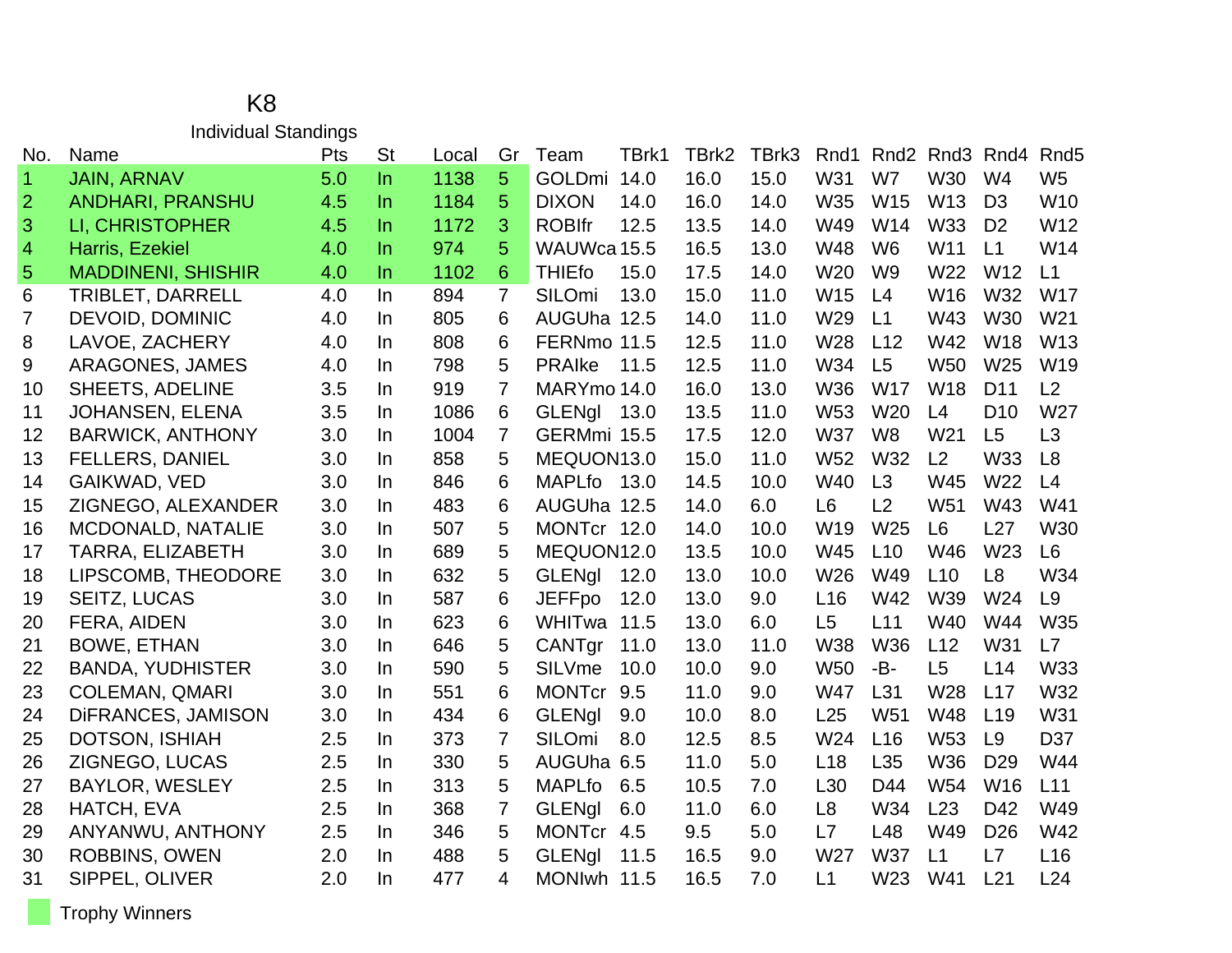| 32 | WEBER, WILLI             | 2.0 | In  | 386 | 5              | AUGUha 9.5    |     | 13.5 | 8.0 | W46             | L13             | W35             | L <sub>6</sub>  | L23             |
|----|--------------------------|-----|-----|-----|----------------|---------------|-----|------|-----|-----------------|-----------------|-----------------|-----------------|-----------------|
| 33 | CARSON, LAYEL            | 2.0 | In  | 302 | 5              | <b>MONTcr</b> | 9.0 | 13.5 | 9.0 | W44             | W39             | L3              | L13             | L22             |
| 34 | KIRKPATRICK, JAYVON      | 2.0 | In  | 345 | 5              | <b>MONTcr</b> | 9.0 | 13.0 | 5.0 | L <sub>9</sub>  | L <sub>28</sub> | W47             | W39             | L <sub>18</sub> |
| 35 | <b>MOSCONI, JACK</b>     | 2.0 | In  | 416 | 7              | GLENgl        | 8.5 | 13.0 | 6.0 | L2              | W26             | L32             | <b>W48</b>      | L20             |
| 36 | <b>CROSBY, AIDEN</b>     | 2.0 | In. | 351 | 6              | SILOmi        | 8.0 | 11.5 | 3.0 | L10             | L21             | L <sub>26</sub> | W <sub>51</sub> | <b>W50</b>      |
| 37 | ZARLETTI, FRANCESCA      | 2.0 | In  | 394 | 5              | <b>MAPLfo</b> | 7.5 | 10.5 | 4.0 | L12             | L <sub>30</sub> | D <sub>38</sub> | <b>W50</b>      | D <sub>25</sub> |
| 38 | NOSACEK, ISAAC           | 2.0 | In  | 235 | 5              | AUGUha 7.0    |     | 10.0 | 4.0 | L21             | L41             | D37             | W54             | D40             |
| 39 | <b>CALVRLLI, WILLIAM</b> | 2.0 | In  | 273 | 5              | MONIwh 6.5    |     | 9.5  | 6.0 | W43             | L33             | L <sub>19</sub> | L34             | W48             |
| 40 | HINCHEY, JAMES           | 2.0 | In  | 282 | 6              | <b>GLENgl</b> | 6.0 | 9.0  | 4.5 | L14             | D <sub>53</sub> | L20             | W <sub>55</sub> | D <sub>38</sub> |
| 41 | SANDLER, WILLIAM         | 2.0 | In  | 363 |                | <b>GLENgl</b> | 5.5 | 8.5  | 6.0 | -U-             | <b>W38</b>      | L31             | W45             | L15             |
| 42 | FAZZARI, ANTONIO         | 1.5 | In  | 197 | 5              | AUGUha 8.0    |     | 12.0 | 5.0 | -B-             | L <sub>19</sub> | L8              | D <sub>28</sub> | L29             |
| 43 | <b>ROBERTS, ELIZUR</b>   | 1.5 | In  | 191 | 8              | <b>GLENgl</b> | 8.0 | 12.0 | 4.5 | L39             | W47             | L7              | L15             | D45             |
| 44 | <b>HARRIS, IAN</b>       | 1.5 | In  | 211 | 8              | <b>GLENgl</b> | 7.5 | 10.5 | 5.0 | L33             | D <sub>27</sub> | W <sub>55</sub> | L20             | L26             |
| 45 | WHITE, EVELYN            | 1.5 | In  | 234 | $\overline{2}$ | MONIwh 7.5    |     | 10.5 | 4.5 | L17             | W54             | L14             | L41             | D43             |
| 46 | <b>GREER, KELLY</b>      | 1.5 | In  | 146 | 7              | <b>SILOmi</b> | 6.5 | 9.5  | 2.0 | L32             | L <sub>52</sub> | L17             | D47             | W <sub>55</sub> |
| 47 | XIONG, JAEDYN            | 1.5 | In  | 123 | 6              | MORSmi 5.5    |     | 8.5  | 2.0 | L23             | L43             | L34             | D46             | W54             |
| 48 | <b>HASEMAN, CHACE</b>    | 1.0 | In  | 245 | 6              | MAPLfo        | 9.5 | 13.5 | 4.0 | L4              | W29             | L24             | L35             | L39             |
| 49 | ZIGNEGO, MITCHELL        | 1.0 | In  | 428 | 6              | AUGUha 8.5    |     | 13.0 | 2.0 | L <sub>3</sub>  | L <sub>18</sub> | L <sub>29</sub> | W <sub>53</sub> | L28             |
| 50 | <b>TURECEK, MARLA</b>    | 1.0 | In  | 115 | 6              | <b>GLENgl</b> | 7.0 | 11.0 | 4.0 | L22             | W <sub>55</sub> | L9              | L37             | L36             |
| 51 | KEY, ZARRHEA             | 1.0 | In. | 130 | 5              | <b>MONTcr</b> | 5.5 | 8.5  | 1.0 | -U-             | L24             | L15             | L36             | W <sub>53</sub> |
| 53 | TREDO, OWEN              | 0.5 | In. | 100 | 5              | <b>MAPLfo</b> | 7.0 | 10.5 | 2.0 | L11             | D40             | L25             | L49             | L51             |
| 54 | SMANZ-GEIER, DAVID       | 0.5 | In. | 100 | 5              | <b>GLENgl</b> | 5.5 | 8.0  | 2.5 | D <sub>55</sub> | L45             | L27             | L38             | L47             |
| 55 | FORD, JORDAN             | 0.5 | In. | 100 | 5              | <b>MAPLfo</b> | 4.5 | 6.5  | 2.5 | D <sub>54</sub> | L <sub>50</sub> | L44             | L40             | L46             |
|    |                          |     |     |     |                |               |     |      |     |                 |                 |                 |                 |                 |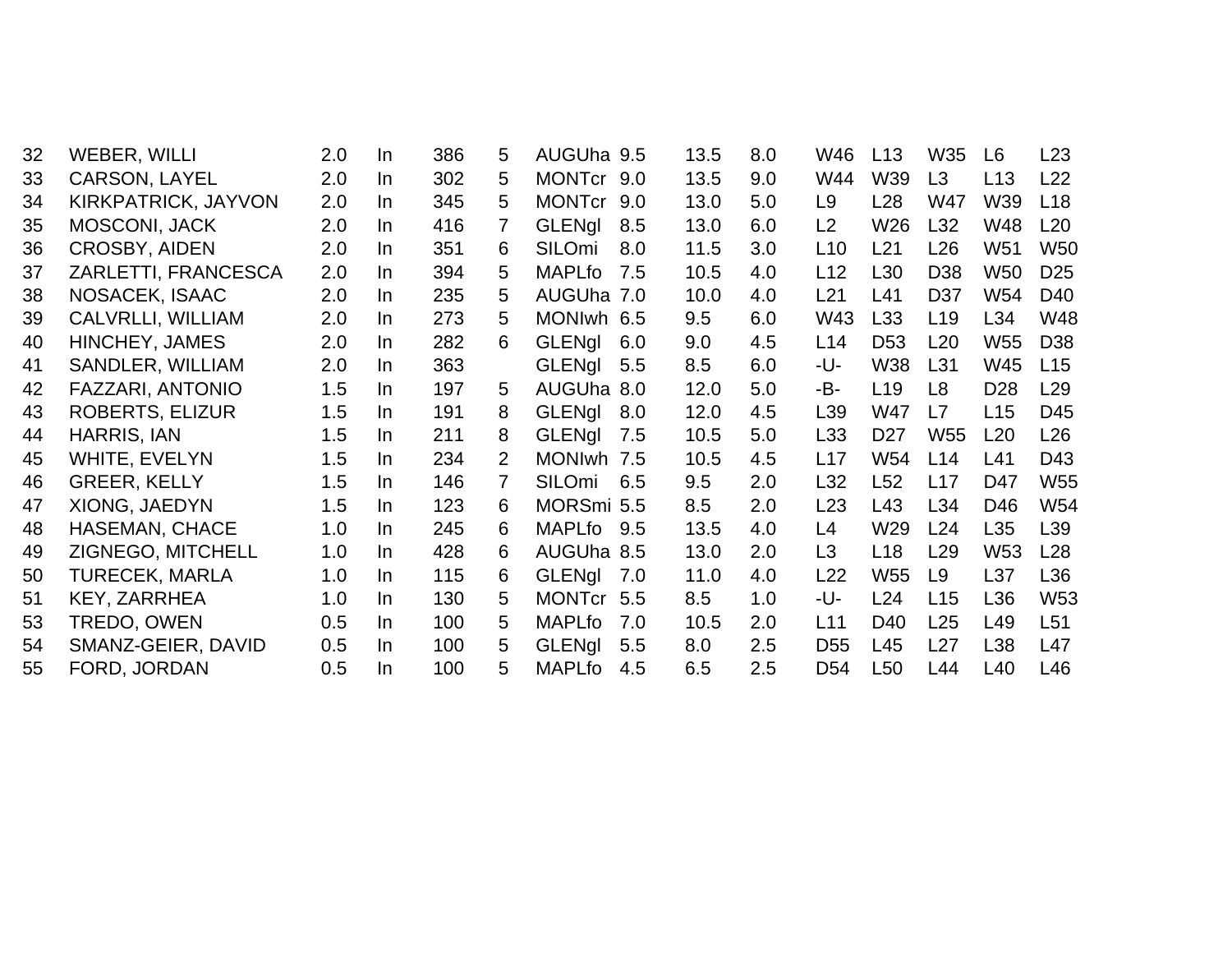### K12 Individual Standings

| No.            | Name                         | Pts | <b>St</b> | Local | Gr             | Team          | TBrk1 | TBrk2 | TBrk3 | Rnd1            | Rnd <sub>2</sub> | Rnd <sub>3</sub> | Rnd4            | Rnd <sub>5</sub> |
|----------------|------------------------------|-----|-----------|-------|----------------|---------------|-------|-------|-------|-----------------|------------------|------------------|-----------------|------------------|
| $\vert$ 1      | <b>GOLDMANN, ZACHARY</b>     | 5.0 | $\ln$     | 1376  | 9              | <b>HEARsh</b> | 12.0  | 15.0  | 15.0  | W <sub>12</sub> | W <sub>9</sub>   | W <sub>5</sub>   | W <sub>8</sub>  | W7               |
| $\overline{2}$ | <b>MARSH, ELIZABETH</b>      | 4.0 | $\ln$     | 1402  | 11             | <b>HOME</b>   | 13.0  | 16.0  | 14.0  | W <sub>10</sub> | W7               | W <sub>6</sub>   | W <sub>5</sub>  | L <sub>3</sub>   |
| 3              | <b>ORTEGA, TYCE</b>          | 4.0 | In.       | 1588  | 9              | MARQmi 12.0   |       | 14.0  | 11.0  | W16             | L <sub>6</sub>   | W <sub>11</sub>  | W15             | W <sub>2</sub>   |
| $\overline{4}$ | <b>GRASKAMP, SPENCER</b>     | 4.0 | In.       | 1228  | $\overline{7}$ | MEQUON11.0    |       | 13.0  | 11.0  | W <sub>8</sub>  | L5               | W19              | W16             | W <sub>10</sub>  |
| 5              | <b>GORTON, BRANDON</b>       | 3.0 | In.       | 1229  | 10             | REAGmi 16.0   |       | 18.0  | 10.0  | W15             | W <sub>4</sub>   | L1               | L2              | W <sub>6</sub>   |
| 6              | <b>CLADITIS, NICHOLAS</b>    | 3.0 | In.       | 1230  | 8              | WEBSce 14.0   |       | 17.0  | 11.0  | W <sub>11</sub> | W <sub>3</sub>   | L2               | W <sub>9</sub>  | L <sub>5</sub>   |
| $\overline{7}$ | RIVERA, IVAN                 | 3.0 | In.       | 1131  | 9              | EVANmi 14.0   |       | 16.0  | 10.0  | W18             | L <sub>2</sub>   | W <sub>14</sub>  | W <sub>17</sub> | L1               |
| 8              | <b>BEINE, Peter</b>          | 3.0 | In.       | 948   | 8              | LAKEsh 13.5   |       | 14.5  | 8.0   | L4              | W20              | W25              | L1              | W24              |
| 9              | <b>BEG. ZAIN</b>             | 3.0 | In.       | 1005  | 8              | MEQUON13.0    |       | 15.0  | 9.0   | W <sub>13</sub> | L1               | W <sub>21</sub>  | L <sub>6</sub>  | W <sub>20</sub>  |
| 10             | LAVOE, ZION                  | 3.0 | In.       | 1024  | 8              | FERNmo 13.0   |       | 14.0  | 9.0   | L2              | W <sub>25</sub>  | W <sub>20</sub>  | W <sub>13</sub> | L4               |
| 11             | <b>TARRA, KATERINA</b>       | 3.0 | In.       | 952   | 9              | MEQUON11.0    |       | 12.5  | 7.0   | L <sub>6</sub>  | <b>W18</b>       | L3               | W22             | <b>W17</b>       |
| 12             | HERVEY-PETERS, TRAMELL       | 3.0 | In.       | 958   | 9              | <b>SILOmi</b> | 10.5  | 11.5  | 7.0   | L1              | W22              | L17              | W25             | W15              |
| 13             | HERVEY-PETERS, TRA-LYN       | 3.0 | In.       | 1170  | 9              | SILOmi        | 10.0  | 11.0  | 8.0   | L <sub>9</sub>  | W19              | W <sub>26</sub>  | L10             | W18              |
| 14             | DOTSON, MAURION              | 3.0 | In.       | 759   | 10             | SILOmi        | 9.0   | 10.0  | 8.0   | W27             | L15              | L7               | W <sub>21</sub> | W16              |
| 15             | <b>WALTRIP, STERRETT</b>     | 2.0 | $\ln$     | 1070  | 12             | <b>EVANmi</b> | 11.5  | 15.5  | 7.0   | L5              | W14              | W24              | L3              | L12              |
| 16             | <b>GOYMERAC, CHRISTOPHER</b> | 2.0 | In.       | 961   | 9              | APPLap        | 10.5  | 14.5  | 7.0   | L3              | W17              | W22              | L4              | L14              |
| 17             | SMITH, COLBY                 | 2.0 | In.       | 706   | 8              | LAKEsh        | 9.0   | 12.0  | 8.0   | W26             | L16              | W12              | L7              | L11              |
| 18             | <b>ANDERSON, ISAAC</b>       | 2.0 | In.       | 865   | 8              | LAKEsh        | 9.0   | 12.0  | 5.0   | L7              | L11              | W <sub>27</sub>  | W <sub>23</sub> | L13              |
| 19             | <b>SUTHAR, DEVEN</b>         | 2.0 | In.       | 737   | 8              | <b>LAKEsh</b> | 8.0   | 12.0  | 6.0   | W23             | L13              | L4               | L20             | W25              |
| 20             | <b>WEISS, ELIZABETH</b>      | 2.0 | In.       | 446   | 8              | MORSmi 8.0    |       | 11.0  | 7.0   | W28             | L8               | L10              | W19             | L <sub>9</sub>   |
| 21             | SANTIAGO, GIOVANNI           | 2.0 | $\ln$     | 518   | 8              | LAKEsh        | 7.0   | 10.0  | 5.0   | L25             | W <sub>23</sub>  | L <sub>9</sub>   | L14             | W27              |
| 22             | <b>FIGLESTHALER, MAX</b>     | 2.0 | In.       | 307   | 8              | <b>GLENgl</b> | 5.0   | 8.0   | 5.0   | -B-             | L12              | L16              | L11             | W28              |
| 23             | RIDDLE, MALACHI              | 2.0 | In.       | 373   | 8              | MORSmi 5.0    |       | 7.0   | 4.0   | L19             | L21              | W28              | L18             | W26              |
| 24             | <b>BUCHANAN, CAMARIA</b>     | 2.0 | In.       | 562   | 8              | SILOmi        | 4.0   | 7.0   | 6.0   | -U-             | W <sub>27</sub>  | L15              | W <sub>26</sub> | L8               |
| 25             | <b>NELSON-THOMAS, AKILI</b>  | 1.0 | In.       | 470   | 8              | <b>MONTcr</b> | 10.0  | 13.0  | 5.0   | W21             | L10              | L <sub>8</sub>   | L12             | L <sub>19</sub>  |
| 26             | <b>GOE, HUNTER</b>           | 1.0 | In.       | 328   | 8              | <b>GLENgl</b> | 6.5   | 9.5   | 4.0   | L17             | W28              | L13              | L24             | L23              |
| 27             | <b>WAKANABO, FABIAN</b>      | 1.0 | In.       | 328   | 8              | <b>GLENgl</b> | 6.5   | 9.5   | 2.0   | L14             | L24              | L18              | W28             | L21              |
| 28             | ZIGNEGO, JOHN                | 0.0 | In.       | 377   | 8              | AUGUha 5.5    |       | 7.5   | 0.0   | L20             | L26              | L23              | L27             | L22              |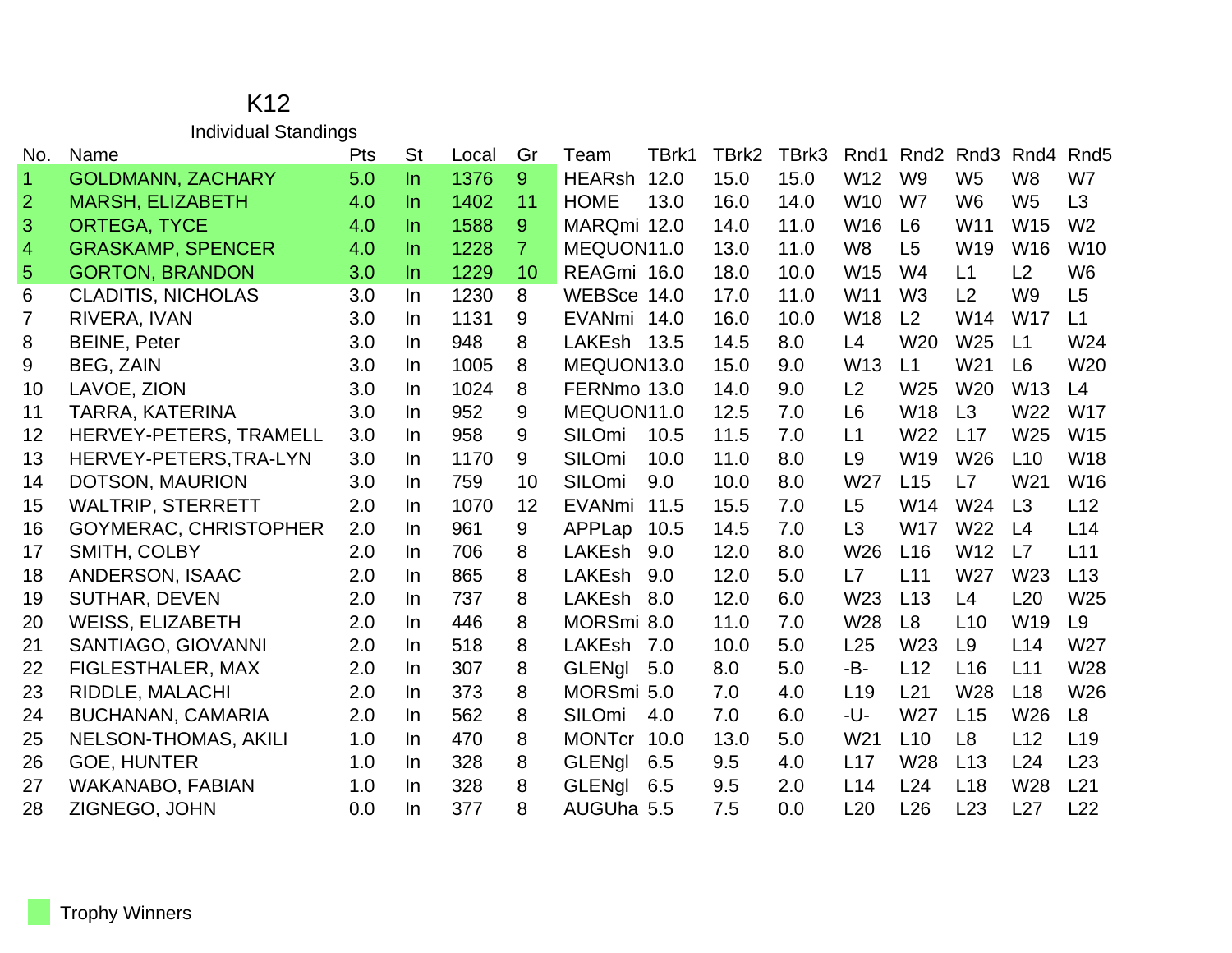## K4

Team Standings

| Plc            | Name (Players: Top 4 used)                                           | Score | Solk | Cum  | CumOp | SBx2 |
|----------------|----------------------------------------------------------------------|-------|------|------|-------|------|
| $\mathbf{1}$   | MARCH ELEMENTARY, MENOMONEE FA (5)<br>DHODDA, BALA (4.0,701)         | 12.5  | 53.0 | 38.5 | 151.5 | 56.0 |
|                | VIJAYARAGHAVAN, PRADHYUM (3.0,582)                                   |       |      |      |       |      |
|                | GADDAM, AARUSH (3.0,468)                                             |       |      |      |       |      |
| $\overline{2}$ | <b>BANDA, ARJUN (2.5,407)</b><br>Craig Montesorri School, Milwau (5) | 8.5   | 44.5 | 25.5 | 131.5 | 30.5 |
|                | <b>JONES, JAMAL (3.0,498)</b>                                        |       |      |      |       |      |
|                | KIRPATRICK, JUSTIN (3.0,502)                                         |       |      |      |       |      |
|                | HOLLEY, ELIJAH (1.5,100)                                             |       |      |      |       |      |
|                | BROWN, TONI (1.0,249)                                                |       |      |      |       |      |
| 3              | St. Augustine School, Hartford (6)                                   | 8.0   | 44.5 | 23.0 | 141.0 | 22.0 |
|                | ZIGNEGO, PETER (2.0,265)                                             |       |      |      |       |      |
|                | ZIGNEGO, RYAN (2.0,285)<br>FAZZARI, MARIANNA (2.0,234)               |       |      |      |       |      |
|                | FAZZARI, MATTEO (2.0,272)                                            |       |      |      |       |      |
| 4              | Evangel Assembly of God Chess C (5)                                  | 7.5   | 49.5 | 23.5 | 150.5 | 31.5 |
|                | PRADEEP, AARUSH (3.0,761)                                            |       |      |      |       |      |
|                | TURNER, PRINCE-MARK (2.0,330)                                        |       |      |      |       |      |
|                | <b>SUAREZ, ROMEO (1.5,467)</b>                                       |       |      |      |       |      |
|                | BLAKE, PADDY (1.0,150)                                               |       |      |      |       |      |
| 5              | Grace Christian Academy, Milwau (3)                                  | 7.0   | 37.0 | 24.0 | 107.0 | 22.0 |
|                | VALDEZ, JULIUS (3.0,449)                                             |       |      |      |       |      |
|                | SEROYER JR, VONTRELL (2.0,408)                                       |       |      |      |       |      |
|                | VARGAS, ALEJANDRO (2.0,384)                                          |       |      |      |       |      |
| 6              | MEQUON SCHOLASTIC CHESS CLUBS, (2)<br>HEISLER, MARLON (3.0,874)      | 6.0   | 29.5 | 19.0 | 94.0  | 23.0 |
|                | <b>HRON, DARIN (3.0,439)</b>                                         |       |      |      |       |      |
| $\overline{7}$ | HORIZON ELEMENTARY, PEWAUKEE (2)                                     | $5.0$ | 22.0 | 13.0 | 59.5  | 19.5 |
|                | <b>STEIN, BRADLY (3.0,417)</b>                                       |       |      |      |       |      |
|                | PEASE, CONNOR (2.0,206)                                              |       |      |      |       |      |
|                |                                                                      |       |      |      |       |      |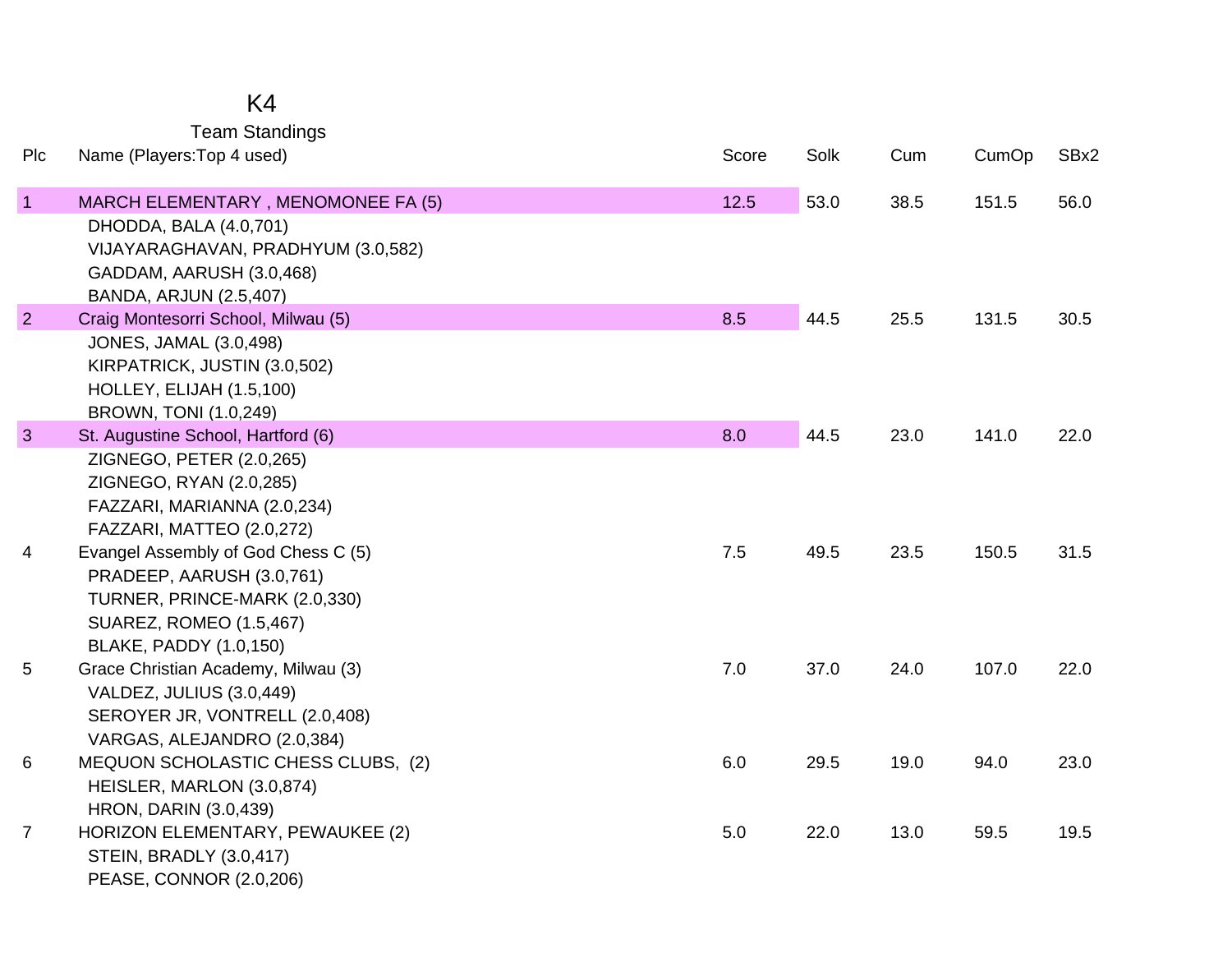| 8 | FERNWOOD MONTESORI, Milwaukee (2)<br>LAVOE, ZIVA (2.0,308)<br><b>BELLE, OSCAR (1.5,243)</b>          | 3.5 | 24.0 | 11.5 | 63.5 | 9.5 |
|---|------------------------------------------------------------------------------------------------------|-----|------|------|------|-----|
| 9 | Glen Hills Middle School, Glend (2)<br>RODRIGUEZ, GABRIELA (1.0,107)<br>ROBBINS, CHARLOTTE (0.5,100) | 1.5 | 20.5 | 6.5  | 57.5 | 7.0 |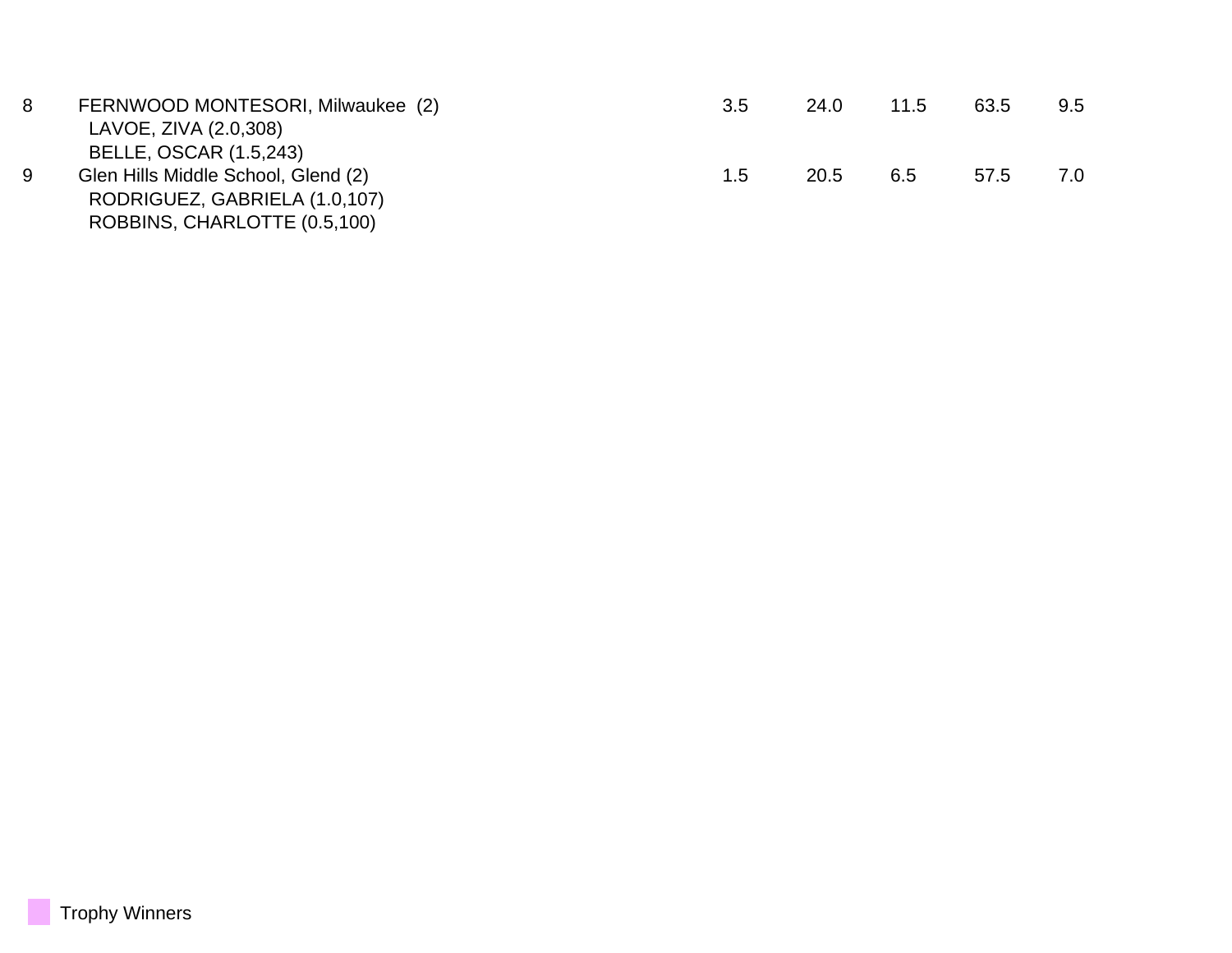|                | <b>Team Standings</b>                                                                                                                                  |       |      |      |       |      |
|----------------|--------------------------------------------------------------------------------------------------------------------------------------------------------|-------|------|------|-------|------|
| Plc            | Name (Players: Top 4 used)                                                                                                                             | Score | Solk | Cum  | CumOp | SBx2 |
| $\mathbf{1}$   | Glen Hills Middle School, Glend (13)                                                                                                                   | 12.0  | 47.5 | 35.0 | 138.5 | 42.5 |
|                | JOHANSEN, ELENA (3.5,6)<br>LIPSCOMB, THEODORE (3.0,632)<br>DIFRANCES, JAMISON (3.0,434)<br>HATCH, EVA (2.5,368)                                        |       |      |      |       |      |
| 2              | St. Augustine School, Hartford (7)                                                                                                                     | 11.5  | 52.5 | 30.0 | 149.0 | 45.5 |
|                | DEVOID, DOMINIC (4.0,805)<br>ZIGNEGO, ALEXANDER (3.0,483)<br>ZIGNEGO, LUCAS (2.5,330)<br>WEBER, WILLI (2.0,386)                                        |       |      |      |       |      |
| $\mathbf{3}$   | Craig Montesorri School, Milwau (6)                                                                                                                    | 10.5  | 48.0 | 33.0 | 149.5 | 40.5 |
| 4              | MCDONALD, NATALIE (3.0,507)<br>COLEMAN, QMARI (3.0,551)<br>ANYANWU, ANTHONY (2.5,346)<br>CARSON, LAYEL (2.0,302)<br>Siloah Lutheran School, Milwau (4) | 10.0  | 48.5 | 24.5 | 142.5 | 38.5 |
|                | TRIBLET, DARRELL (4.0,894)<br>DOTSON, ISHIAH (2.5,373)<br>CROSBY, AIDEN (2.0,351)<br>GREER, KELLY (1.5,146)                                            |       |      |      |       |      |
| 5              | Mapledale Elementary, Fox Poin (6)<br>GAIKWAD, VED (3.0,846)<br>BAYLOR, WESLEY (2.5,313)<br>ZARLETTI, FRANCESCA (2.0,394)<br>HASEMAN, CHACE (1.0,245)  | 8.5   | 49.0 | 25.0 | 158.0 | 32.0 |
| 6              | MEQUON SCHOLASTIC CHESS CLUBS, (2)<br>FELLERS, DANIEL (3.0,858)<br>TARRA, ELIZABETH (3.0,689)                                                          | 6.0   | 28.5 | 21.0 | 85.5  | 25.0 |
| $\overline{7}$ | St. Monica Catholic School, Wh (3)                                                                                                                     | 5.5   | 36.5 | 17.5 | 113.5 | 18.5 |
|                | SIPPEL, OLIVER (2.0,477)                                                                                                                               |       |      |      |       |      |

K8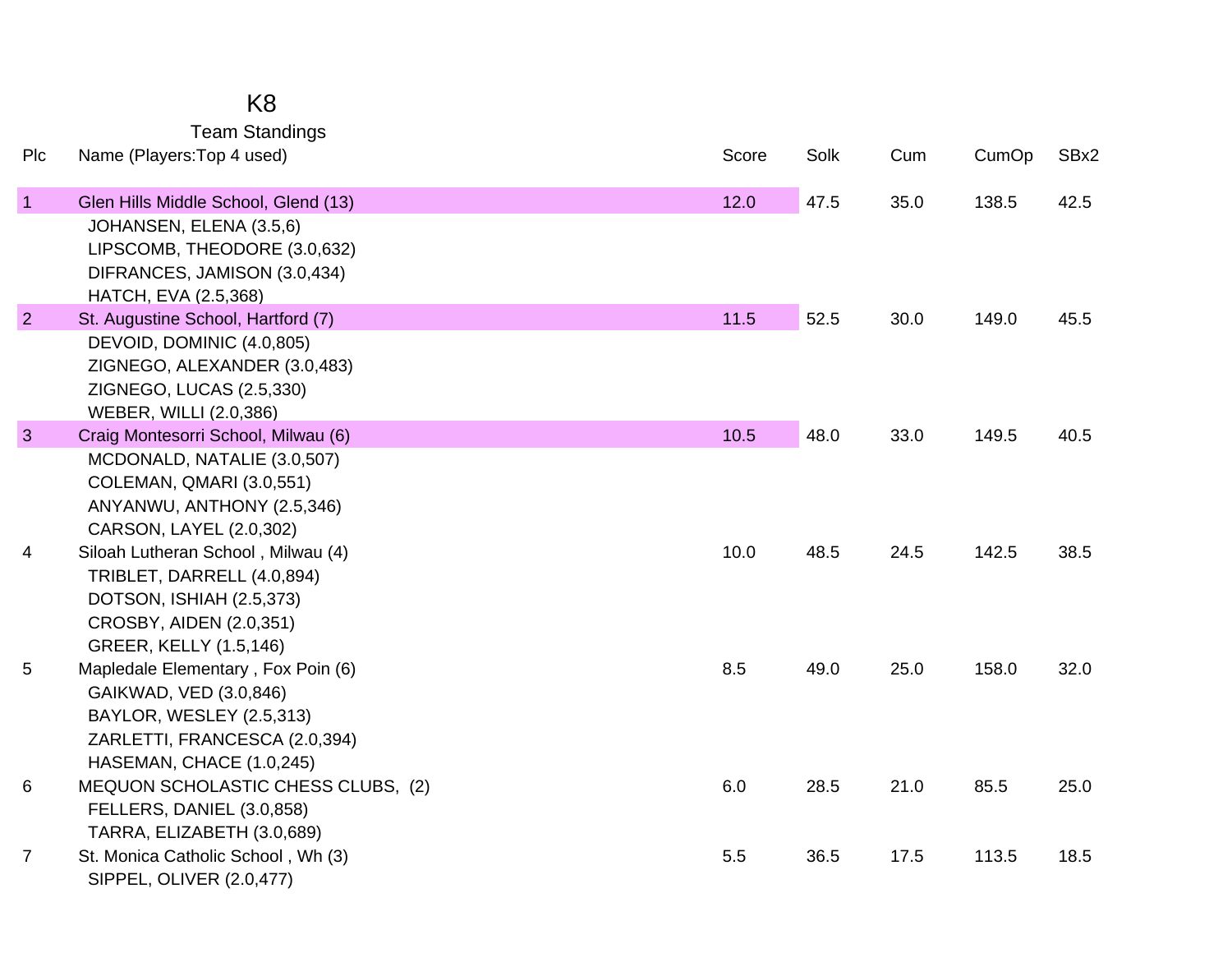CALVRLLI, WILLIAM (2.0,273) WHITE, EVELYN (1.5,234)